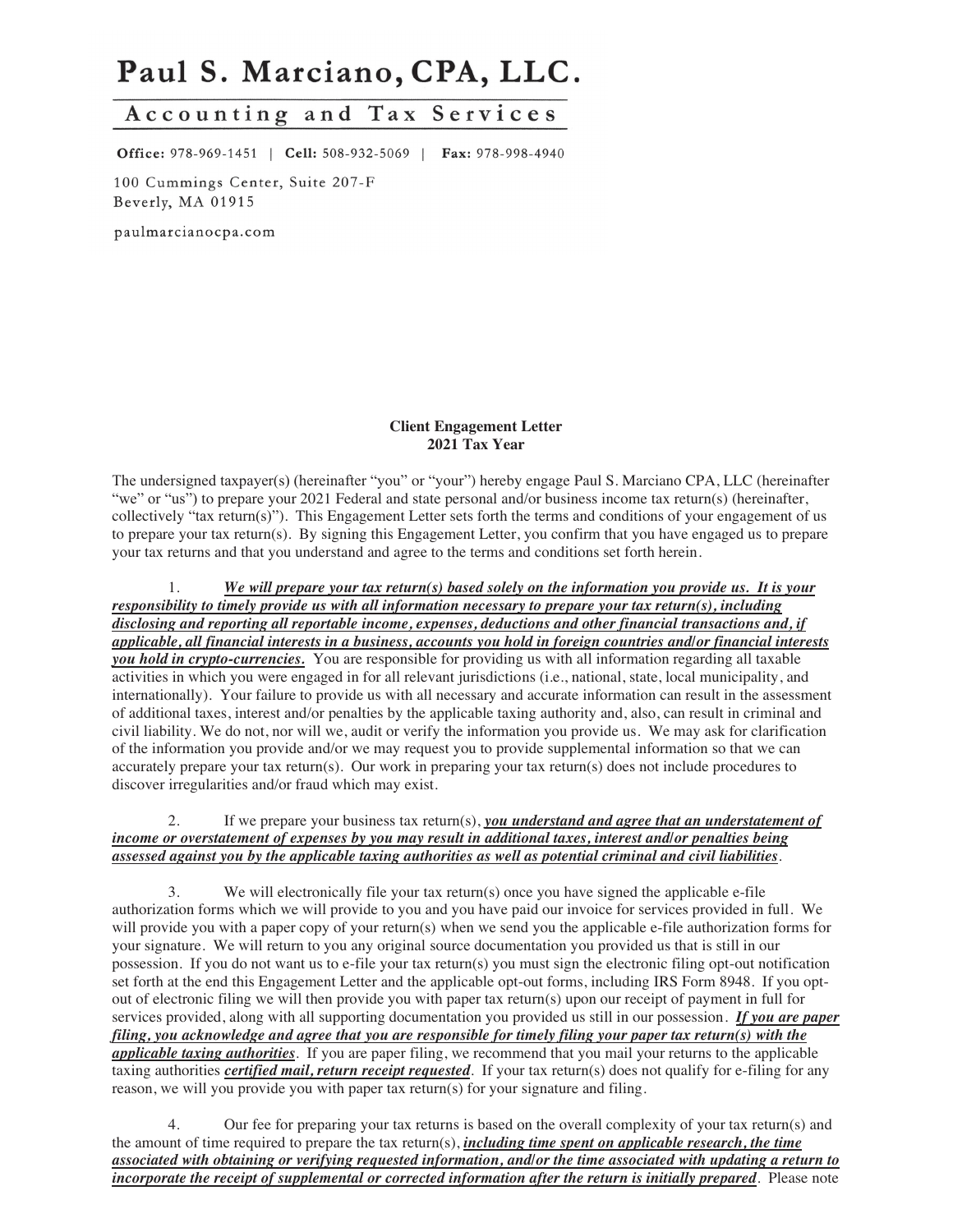that our fees may change from year to year to reflect changes in your return and changes in our overhead costs, as well as ongoing modifications to the tax code and additional forms that need to be prepared and filed.

5. We recommend you keep all supporting documents, including checks, receipts and other data as well as copies of your returns in an accessible, secure location for an indefinite period of time.

6. *If your return(s) are selected for review or audit by any taxing authority, we will be available to assist or represent you, if you desire, pursuant to an additional separate written agreement and subject to the last sentence of this paragraph. Our fee for preparing your tax return(s) does not include the time that may be necessary to assist you during a taxing authority audit review or providing a response to a CP 2000 Notice or other notice sent to you by any tax authority*. In the event we are required to respond to a subpoena, court order or other legal process for the production of documents and/or testimony relative to the preparation of your return(s), you agree to compensate us for the time and expenses we incur in responding as required. If such services are requested or required, you will be billed at our standard rates as in effect at that time (currently \$350 per hour). Any such fees will be in addition to those associated with preparing your tax return(s) in accordance with this Engagement Letter. Moreover, in the event we become obligated to pay any judgment, settlement or penalty as a result of any inaccurate or incomplete information you provided us or failed to provide us, you agree to indemnify, defend, and hold us harmless against any such payment. We reserve the right to be exercised in our sole discretion to decline to represent you before the IRS or any other taxing authority in the event of an audit of your current tax returns or any prior year tax returns we prepared for you in the past.

7. We will use our professional judgment in preparing your tax return(s). We will inform you if we become aware of any situation where the applicable tax law is unclear or where there may be conflicting interpretations of the law or regulations by the applicable taxing authorities. In such circumstances we will provide you with information concerning the implications of the different alternatives and seek your directive as to which alternative you prefer us to utilize. We will follow whichever alternative you request provided such alternative is, in our assessment, consistent with the applicable tax code, regulations and interpretations promulgated by the applicable taxing authorities.

8. We will create for our records a 2021 tax file containing a copy of your tax return(s) and a copy of selected supporting documents you provided to us. This tax file is our property. Our current policy is to retain your 2021 tax file for two (2) years after which time it will be destroyed. Our retention policy is subject to change or modification at any time in our sole discretion. Subsequent paper copies of any portion of your 2021 tax file or any prior year tax file maintained by us will be made available to you upon written request and payment of our then current administrative and retrieval fee, which includes a minimum charge of \$50 per request, per copy, per year.

9. If you have engaged us to prepare a joint tax return(s), each taxpayer acknowledges that there is no expectation of privacy as between the joint taxpayers with respect to the services we provide in preparing joint tax return(s) or with respect to the information provided to us or contained on the tax return(s). Each taxpayer acknowledges and agrees that we may share with either taxpayer any and all documents or information relating to the joint tax return(s) without the consent of the other taxpayer. Each taxpayer also acknowledges and agrees that unless we are notified otherwise in writing we may rely upon an instruction or statement from either taxpayer with respect to the preparation of the tax return(s), including the reliance upon any information provided to us by either taxpayer, as an instruction or statement of both taxpayers. You acknowledge and agree that both joint taxpayers must sign and authorize the filing of a joint tax return(s) and that all joint taxpayers are jointly liable for all fees associated with the preparation of joint tax return(s).

10. You are responsible for the payment of all taxes, interest and/or penalties assessed by the applicable taxing authorities based on the tax return(s) prepared by us on your behalf, including any additional taxes, interest and/or penalties assessed following submission of your tax return(s) for whatever reason.

11. You acknowledge and understand that *email may not be a secure method of transmitting confidential financial and tax related information* as it is subject to disruption during transmission and may be intercepted, read, disclosed, redirected to and/or otherwise used by an unauthorized or unintended third party despite being password protected and encrypted. Similarly, although presumably safer than email, facsimile transmission of documents may not be secure. Accordingly, you assume full responsibility with respect to any unauthorized disclosures of confidential information you send us via email or facsimile transmission. *We do not recommend that you send us any sensitive information (i.e., containing social security numbers) by email unless password protected, encrypted and/or redacted*. Furthermore, you assume full responsibility with respect to the unauthorized disclosure of confidential information we electronically send you, provided it was password protected and encrypted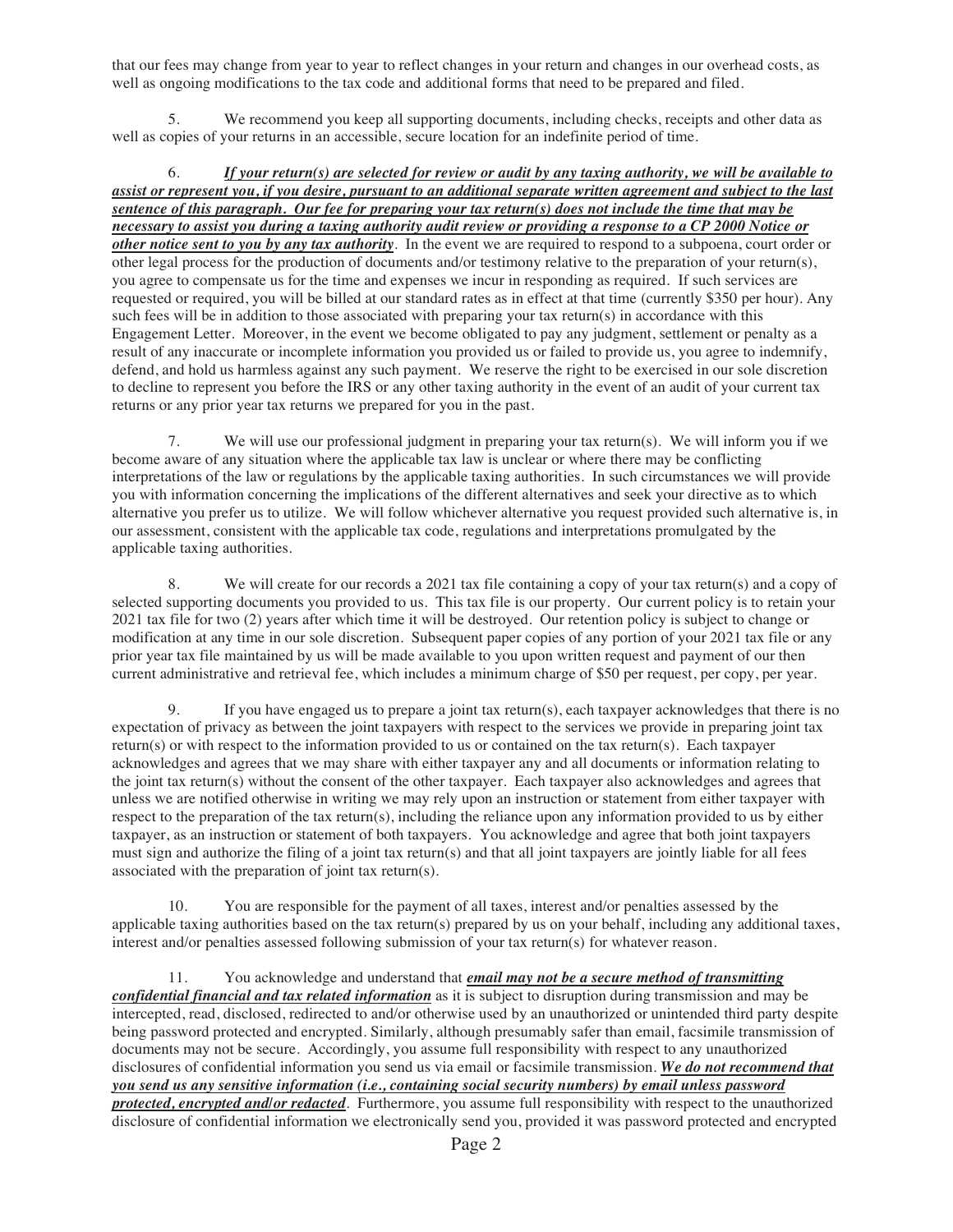when we sent it to you. If you email us, it is our policy to make a hard copy of the email and any attachments and to include such hard copies in your client file. After the hard copies have been made the email will be permanently deleted from our electronic files.

12. You acknowledge and understand that conversations and disclosures as between you and us, including those concerning the preparation of your tax return(s), may not be considered privileged confidential information and, accordingly, under certain circumstances, the content of such conversations and disclosures may be disclosed by us to third parties, including applicable taxing authorities or as otherwise judicially ordered.

13. You acknowledge and understand that requests for supplemental services such as requests for additional paper copies of your tax return(s) and/or submitting confirmatory letters to banks, mortgage companies or other third parties, imposes on us additional costs associated with the time, effort and expense incurred in responding to such requests. Accordingly, you agree to pay us for any supplemental services you request at our then current standard billing rate, subject to a minimum charge of \$50 per request, for additional paper copies of your tax return(s) and a minimum charge of \$100 for confirmatory letters. We must receive payment for the requested supplemental service prior to providing the requested supplemental service. *You acknowledge and understand that we can only provide you with additional copies of your tax return(s) and that we cannot, and will not, send copies of your tax return(s) directly to any third party, including banks or mortgage companies*.

14. You understand and agree that if you do not provide us with all information and documentation required by us to prepare your tax return(s) by March 15, 2022, we may be unable to complete your tax returns in time for a timely filing on or before April 15, 2022. In such event we will inform you of our potential inability to timely file your returns and discuss with you your potential options, including filing for an automatic extension of time to file your Federal and/or state income taxes for the 2021 tax year. If you opt to authorize us to file for an automatic extension, you understand and acknowledge the following:

- a. *An automatic extension is an extension of time to file the return, not additional time to pay the amount of taxes owed*, which may be known or unknown at the time of filing for the automatic extension. Therefore, you acknowledge and understand that it is prudent to accurately as possible estimate your income and deductions for the period and submit to the applicable taxing authority any additional amounts of estimated taxes owed with the automatic extension;
- b. *You assume all responsibilities for any penalties, late fees and/or interest that may assessed by a taxing authority as a result of you not having properly funded your 2021 tax liability through the extension period*; and
- c. You agree to pay us a fee, not to exceed \$100.00, for filing an automatic extension of time to file, which fee is over and above any fee associated with preparing the applicable tax return.

15. You acknowledge and agree that we reserve and have the right, to be exercised in our sole discretion, to refuse to prepare and/or submit any state tax return required in any state other than The Commonwealth of Massachusetts, including but not limited to the State of New York, the State of California and the State of New Mexico.

16. You acknowledge that we strongly recommend that when you communicate by mail, including but not limited to, submitting payments to the IRS or any state taxing authority (e.g., tax payments, estimated tax payments, penalties, interest, etc.) that you mail such communications *CERTIFIED MAIL, RETURN RECEIPT REQUESTED* and that you retain the confirmatory mailing information. Also, we strongly recommend that in the memo section of any check submitted to the IRS or state taxing authority you write your social security number, the purpose of the payment, and the tax year.